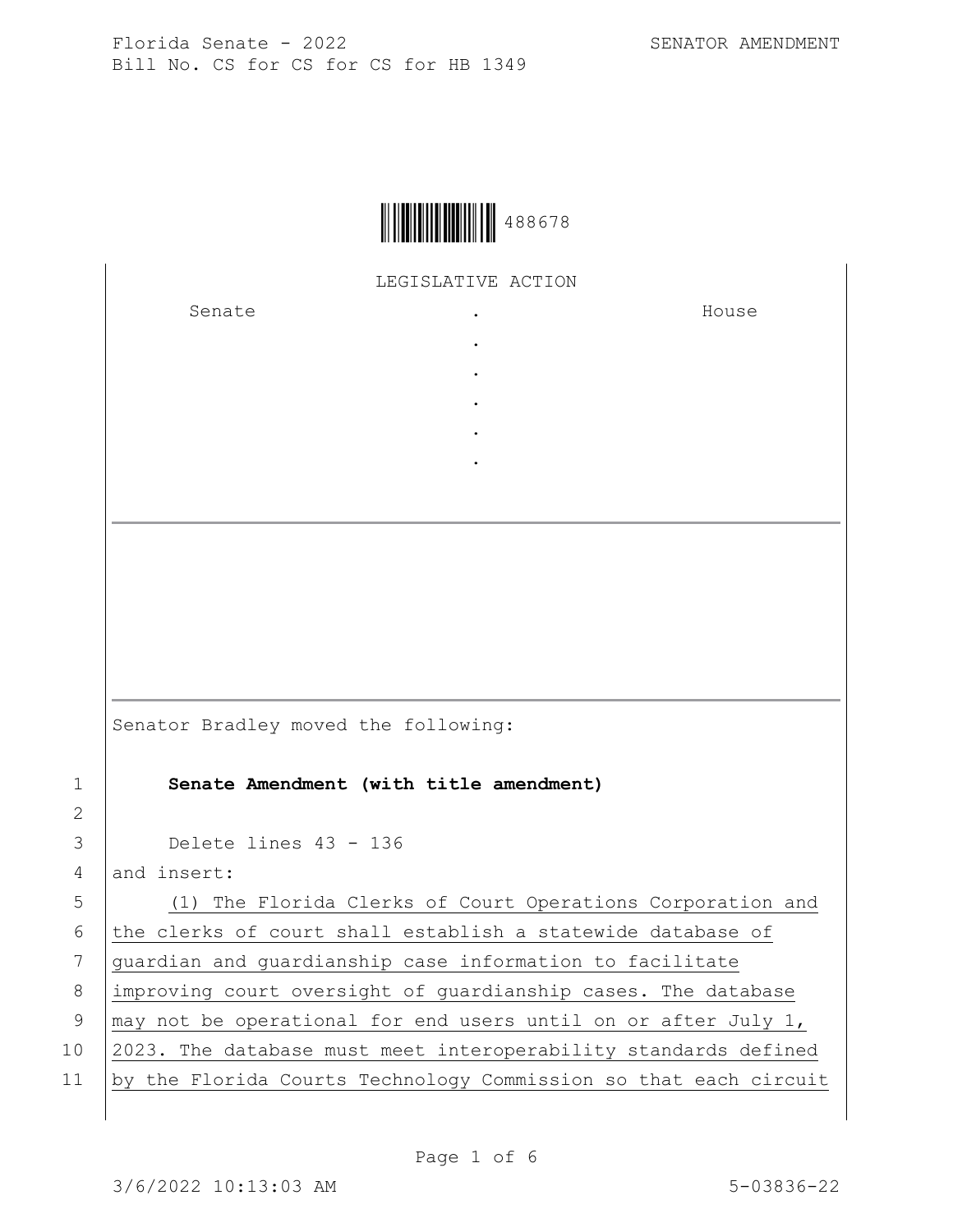Ì488678lÎ488678

| 12 | court can easily access the information for regular use in       |
|----|------------------------------------------------------------------|
| 13 | judicial proceedings under this chapter. The database must       |
| 14 | include, at a minimum, the following:                            |
| 15 | The registration status of each professional guardian.<br>(a)    |
| 16 | (b) The substantiated disciplinary history of each               |
| 17 | professional quardian.                                           |
| 18 | (c) The status of each guardian's compliance with the            |
| 19 | statutory qualifications for guardianship under s. 744.2003 or   |
| 20 | s. 744.3145.                                                     |
| 21 | (d) The status of statutorily required reports and               |
| 22 | submissions under chapter 744.                                   |
| 23 | $(2)$ (a) Except as provided under paragraph $(3)$ (b), the      |
| 24 | database shall be accessible only by members of the judiciary,   |
| 25 | their direct staff, and court personnel and clerks of court      |
| 26 | personnel authorized by a judge to assist with quardianship      |
| 27 | matters. The database must restrict access to the information    |
| 28 | necessary to perform such individual's duties, but in no way     |
| 29 | restrict access by judges or magistrates.                        |
| 30 | (b) The database must be searchable by, at a minimum, the        |
| 31 | name of the petitioner, ward, guardian, and legal counsel for    |
| 32 | all parties; the demographic information of the ward; the        |
| 33 | location of the quardian's office; the name of the judge and the |
| 34 | circuit in which the case is brought; and the number of wards    |
| 35 | served by each quardian, by ward county of residence.            |
| 36 | (3) The Florida Clerks of Court Operations Corporation           |
| 37 | shall:                                                           |
| 38 | (a) Upload certain professional quardian information from        |
| 39 | the database to a webpage accessible to the general public in a  |
| 40 | searchable format. Such professional quardian information must   |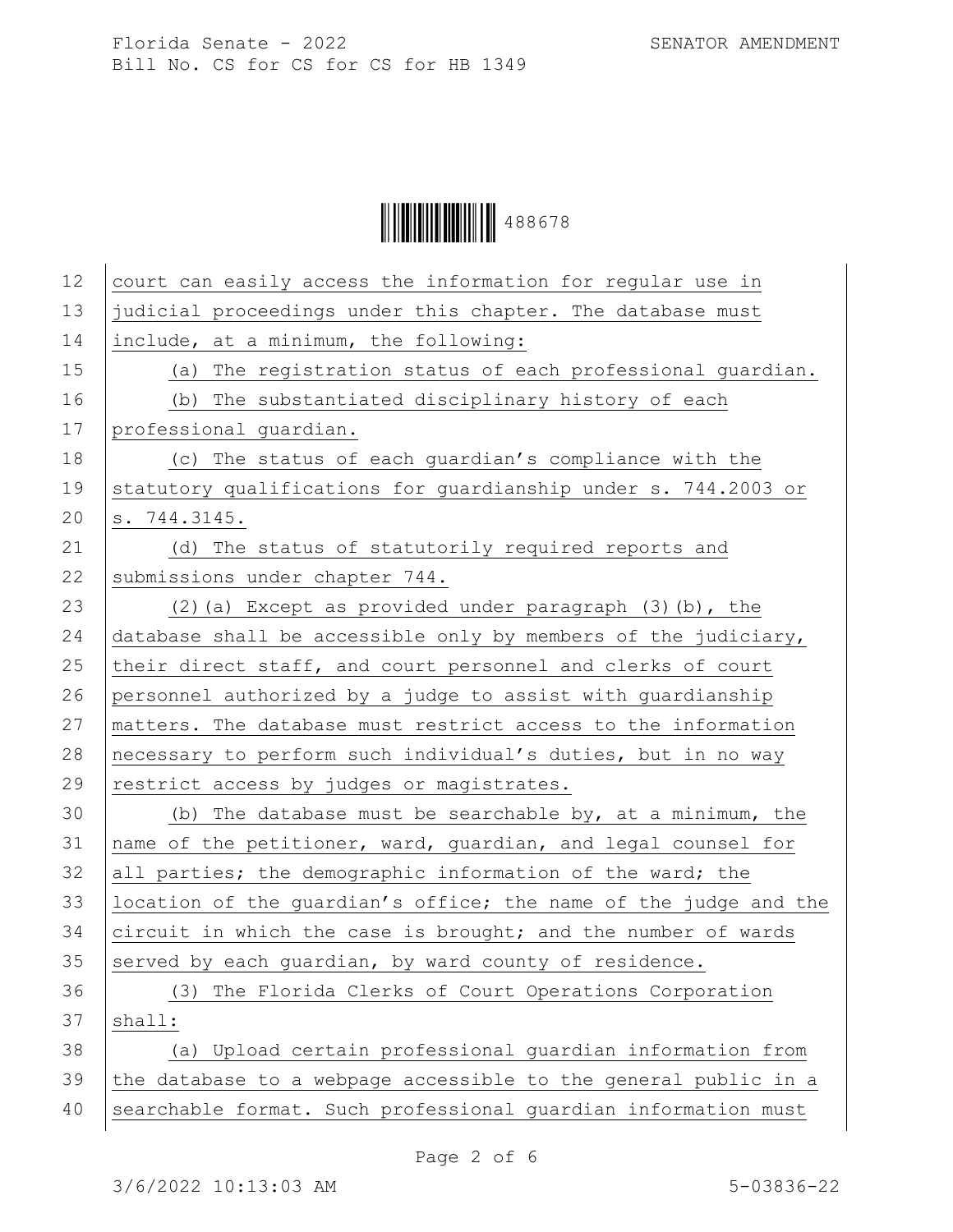

| 41 | be limited to the names of professional guardians and current    |
|----|------------------------------------------------------------------|
| 42 | data regarding the number of wards served by each guardian, the  |
| 43 | counties of residence of such wards and the number of wards      |
| 44 | residing in each county, and whether the wards are under limited |
| 45 | or plenary guardianships. Personal identifying information of    |
| 46 | wards may not be included in the data that is searchable under   |
| 47 | this paragraph.                                                  |
| 48 | (b) Generate monthly reports of statewide, circuit-level,        |
| 49 | and county-level statistical data to provide assistance to the   |
| 50 | courts and the Department of Elderly Affairs and to provide      |
| 51 | transparency to the public and the Legislature regarding the     |
| 52 | state's quardianship system. The monthly reports shall include   |
| 53 | only aggregated and deidentified data. The Florida Clerks of     |
| 54 | Court Operations Corporation shall publish the statistical data  |
| 55 | reports monthly on the webpage under paragraph (a).              |
| 56 | (c) Generate reports using information in the database at        |
| 57 | the request of the Legislature, the judiciary, or the Department |
| 58 | of Elderly Affairs.                                              |
| 59 | (4) The Office of Public and Professional Guardians is           |
| 60 | directed to share professional guardian registration and         |
| 61 | disciplinary action information for the purposes of this         |
| 62 | section.                                                         |
| 63 | (5) (a) Beginning July 1, 2024, and annually thereafter          |
| 64 | through July 1, 2027, the Florida Clerks of Court Operations     |
| 65 | Corporation must compile and report data collected by the clerks |
| 66 | of court and the Department of Elderly Affairs and maintained in |
| 67 | the database to the Office of Program Policy Analysis and        |
| 68 | Government Accountability (OPPAGA).                              |
| 69 | (b) OPPAGA must analyze the consolidated data compiled in        |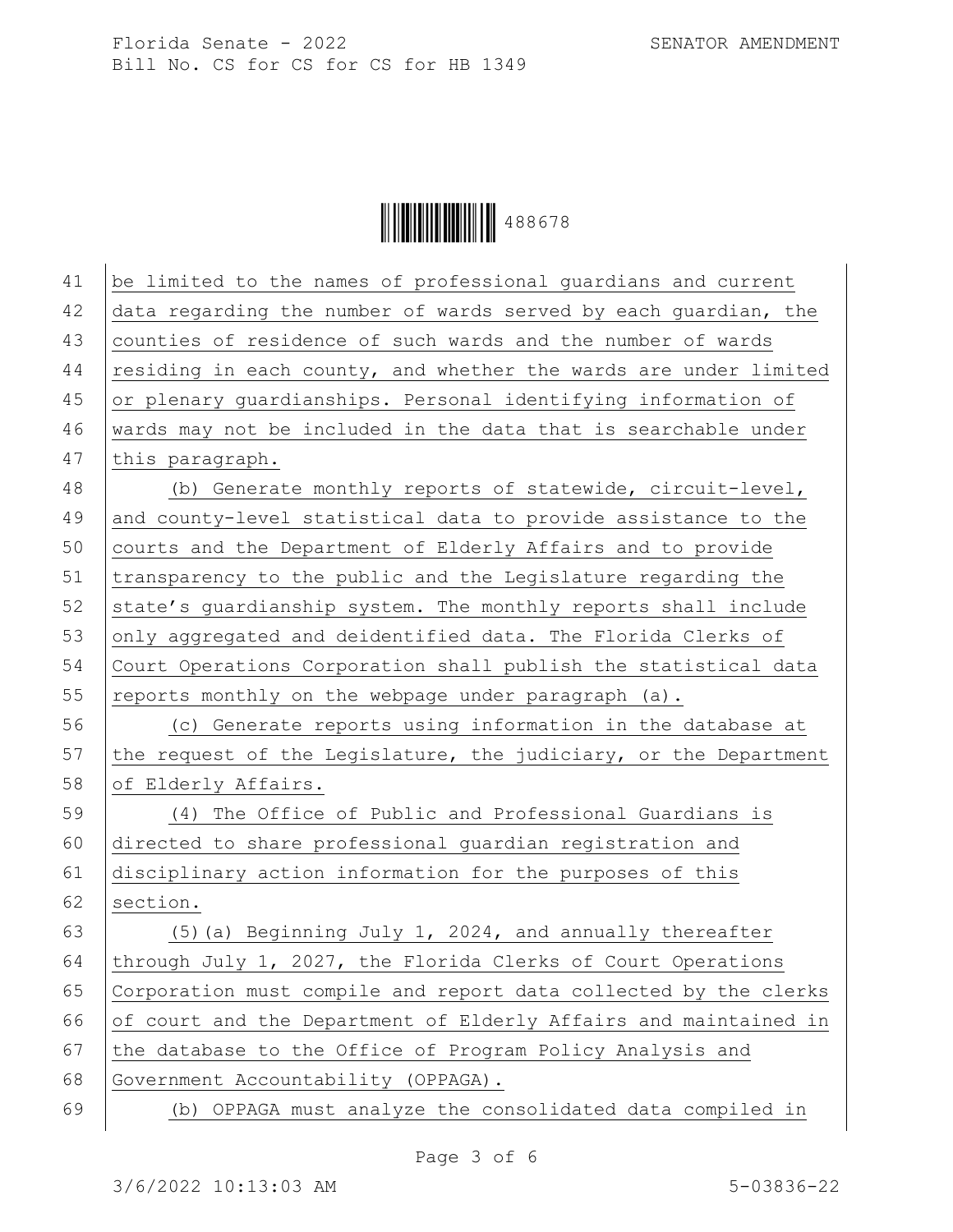

| 70 | accordance with paragraph (a) to evaluate trends in the use of   |
|----|------------------------------------------------------------------|
| 71 | guardianships in this state and to conduct a comparative         |
| 72 | analysis of quardianship laws in other states. OPPAGA must       |
| 73 | consult with the Office of the State Courts Administrator, the   |
| 74 | Florida Clerks of Court Operations Corporation, the clerks of    |
| 75 | court, and the Department of Elderly Affairs during its          |
| 76 | analysis. OPPAGA shall submit a report containing its findings   |
| 77 | and recommendations to the Governor, the President of the        |
| 78 | Senate, and the Speaker of the House of Representatives by       |
| 79 | October 15, 2024, and annually thereafter through October 15,    |
| 80 | 2027.                                                            |
| 81 | (c) The data compiled and used for the reports required          |
| 82 | under this subsection must be produced in a statewide, circuit-  |
| 83 | level, and county-level statistical format. Such reports must    |
| 84 | include only aggregated and deidentified data and may not        |
| 85 | contain personal identifying information of wards.               |
| 86 | Section 2. Subsection $(7)$ is added to section 744.2001,        |
| 87 | Florida Statutes, to read:                                       |
| 88 | 744.2001 Office of Public and Professional Guardians. - There    |
| 89 | is created the Office of Public and Professional Guardians       |
| 90 | within the Department of Elderly Affairs.                        |
| 91 | (7) (a) On or after July 1, 2023, the Office of Public and       |
| 92 | Professional Guardians shall publish on its website a profile of |
| 93 | each registered professional guardian. The profiles must be      |
| 94 | accessible and searchable by the public and must include, at a   |
| 95 | minimum, the following information:                              |
| 96 | 1. The quardian's name and business address.                     |
| 97 | 2. Whether the guardian meets the education and bonding          |
| 98 | requirements under s. 744.2003.                                  |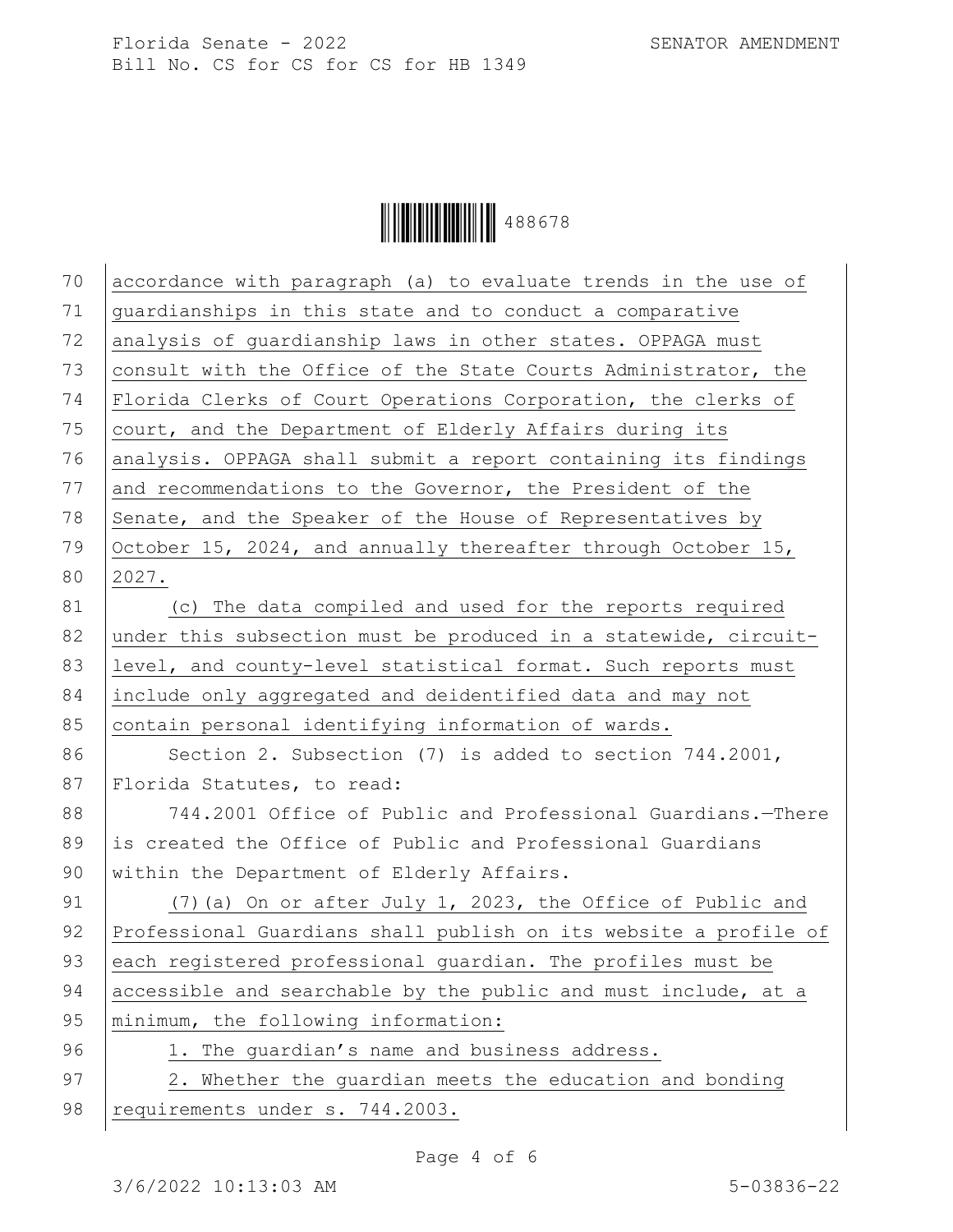Ì488678lÎ488678

| 99  | 3. The number and type of substantiated complaints against     |
|-----|----------------------------------------------------------------|
| 100 | the guardian.                                                  |
| 101 | 4. Any disciplinary actions taken by the Department of         |
| 102 | Elderly Affairs against the guardian.                          |
| 103 | (b) The Department of Elderly Affairs may not populate the     |
| 104 | professional guardian profiles with information from the       |
| 105 | database established in s. 744.2112.                           |
| 106 | (c) The Department of Elderly Affairs may adopt rules          |
| 107 |                                                                |
| 108 | ================= T I T L E A M E N D M E N T ================ |
| 109 | And the title is amended as follows:                           |
| 110 | Delete lines 7 - 35                                            |
| 111 | and insert:                                                    |
| 112 | database; specifying restrictions on accessing the             |
| 113 | database; specifying duties of the corporation                 |
| 114 | relating to uploading certain database information to          |
| 115 | a certain website and generating and publishing                |
| 116 | certain reports; providing requirements for the                |
| 117 | website; requiring the Office of Public and                    |
| 118 | Professional Guardians to share certain data;                  |
| 119 | requiring the corporation to compile and report                |
| 120 | certain data to the Office of Program Policy Analysis          |
| 121 | and Government Accountability (OPPAGA) at specified            |
| 122 | intervals; requiring certain data to be produced in a          |
| 123 | certain format; requiring OPPAGA to analyze data and           |
| 124 | prepare reports containing certain information;                |
| 125 | requiring such reports to be provided to the Governor          |
| 126 | and the Legislature at specified intervals; providing          |
| 127 | requirements and prohibitions of such reports;                 |
|     |                                                                |

Page 5 of 6